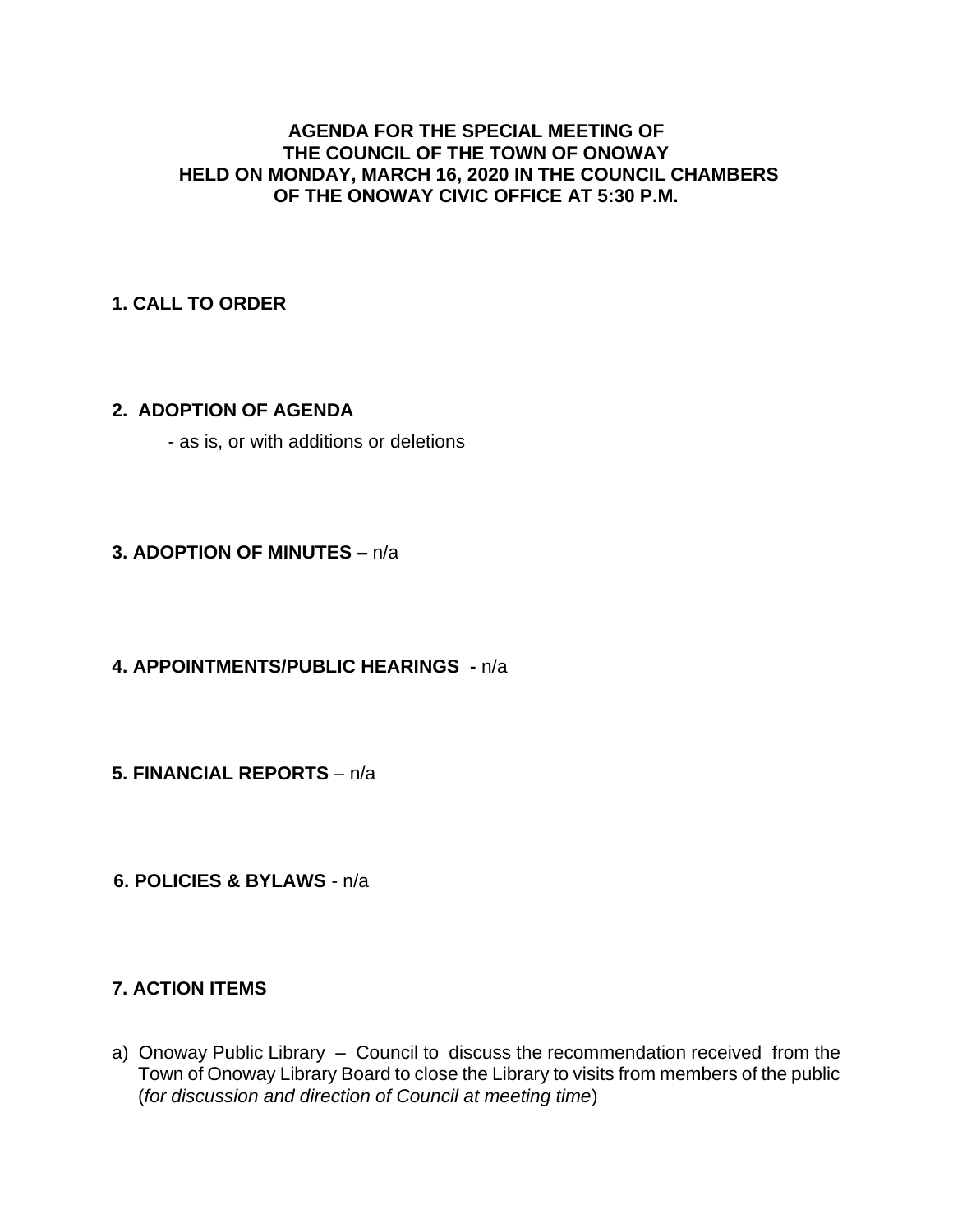b) Covid-19 Pandemic and Town Procedures – Administration is recommending that the Town office be closed to visits from members of the public and further that attendance of the public at Council or other meetings be limited to those people requiring matters be dealt with on an urgent or time sensitive basis (*for discussion and direction of Council at meeting time*)

| $\mathsf{c})$ |  |  |  |
|---------------|--|--|--|
| d)            |  |  |  |
| e)            |  |  |  |

# **8. COUNCIL, COMMITTEE & STAFF REPORTS** – n/a

- a) Mayor's Report
- b) Deputy Mayor's Report
- c) Councillor's Reports (x 3)
- d) CAO Report
- e) Public Works Report

## **9. INFORMATION ITEMS** – n/a

## **10. CLOSED SESSION** – n/a

## **11. ADJOURNMENT**